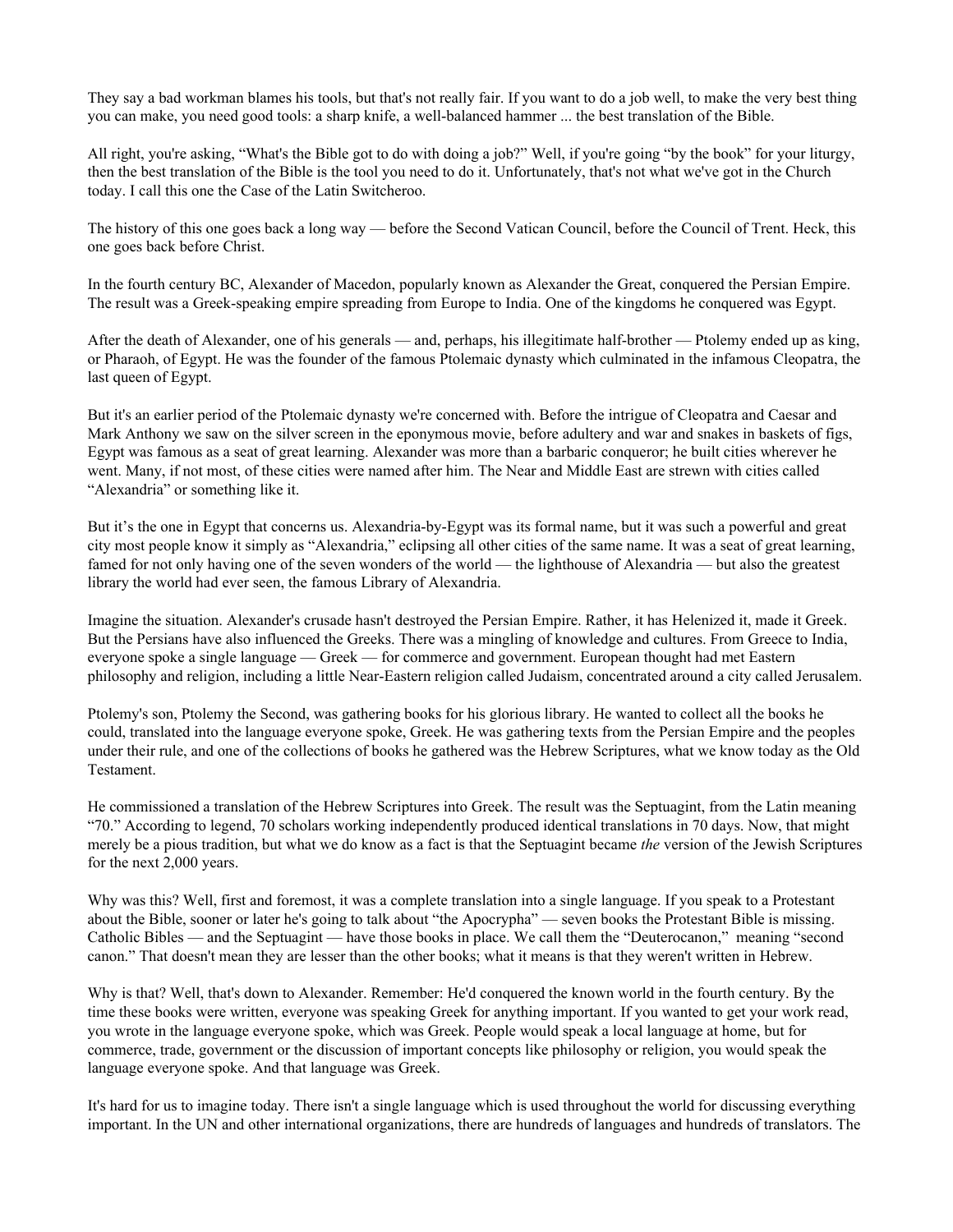only two places you still see this kind of thing are in commercial air-traffic control — there, everyone speaks English — and in the Church, where the official language is still Latin.

But that's how it was — and that's another reason why the Septuagint became *the* version everyone used. Not only did it include *all* the books of the Jewish Scriptures without missing any out, but it was also written in a language everyone spoke. For those two reasons alone, it was perfect for not only scholars studying Judaism, but also for the Jews themselves. Spread out across the Near East, Jews spoke many different languages in their day-to-day life. Hebrew was a religious language used in the Temple and for services. But Greek was a language they could use to talk with anyone.

But perhaps the *most* important reason why the Septuagint was so successful and popular was that it wasn't just a simple translation. It was more than that — it was a scholarly gathering of the whole history of the people of God, choosing the best from the different versions of the Scriptures that were out there, selecting the ones that best reflect the truth of God and His relationship with His people.

Pope Benedict XVI said this best in a lecture he gave in 2006;

Today we know that the Greek translation of the Old Testament produced at Alexandria — the Septuagint — is more than a simple (and in that sense really less than satisfactory) translation of the Hebrew text: It is an independent textual witness and a distinct and important step in the history of revelation, one which brought about this encounter in a way that it was decisive for the birth and spread of Christianity. [Address at Regensberg 12 September 2006}

Remember: The Scriptures, be they the Jewish Scriptures or the Christian Bible, come from the teaching of the Church, not the other way around. The Bible was made *by* the Church; it was written by members of the Church (men like Peter and Paul and Luke and Mark) and also assembled, translated and preserved *by* the Church. This is why it makes so little sense for Protestants to talk about *Sola Scriptura* or anything like that. It's putting the cart before the horse, ignoring not only logic and the historical record, but also the historical witness of the Bible itself.

Another — and perhaps the most slam-dunk — reason to use the Septuagint is that Christ used it. We're often asked, "What Would Jesus Do?" In this case, the answer is: "Use the Septuagint."

Christ quotes the Old Testament Scriptures *a lot*. It makes sense; He is the Messiah, and He is the fulfillment of the Old Testament. But the vast majority of the times He quotes the Jewish Scriptures — and the vast majority of the times the New Testament writers reference the Old Testament, it is the Septuagint version which is being quoted.

Taking all of this into consideration, it is hardly surprising the Church, when She was assembling the Bible in the fourth century AD, used the Septuagint for the Old Testament. The New Testament had been written in Greek, and the end result was a complete collection of the Christian Scriptures in a single language.

But it wasn't the language *everyone* spoke anymore. See, a lot had changed in nearly eight centuries. The Greek Empire of Alexander the Great had collapsed and splintered, and an upstart power was throwing its weight around the Mediterranean. You might have heard of it; they called themselves the Roman Empire, and they spoke Latin.

The Church was then, as She is now, headquartered in Rome, in the heart of imperial power. And She wanted to be able to speak Her Gospel to the whole world. So She did everything in Latin — because that was the universal language. And that included a translation of the Scriptures into Latin.

So, at the end of the fourth century, Pope Damasus commissioned St. Jerome to translate the Scriptures into Latin. The result was the *Versio Vulgata*, meaning "the version commonly used." Today, we call it the Vulgate.

That version of the Bible was indeed commonly used. It was the unofficial-official version of the Bible for 1,200 years, the version everyone used, and then, at the Council of Trent in the mid-16th century, it became the official-official version of the Bible. And it stayed that way for 500 years until the 1960s.

Uh-oh.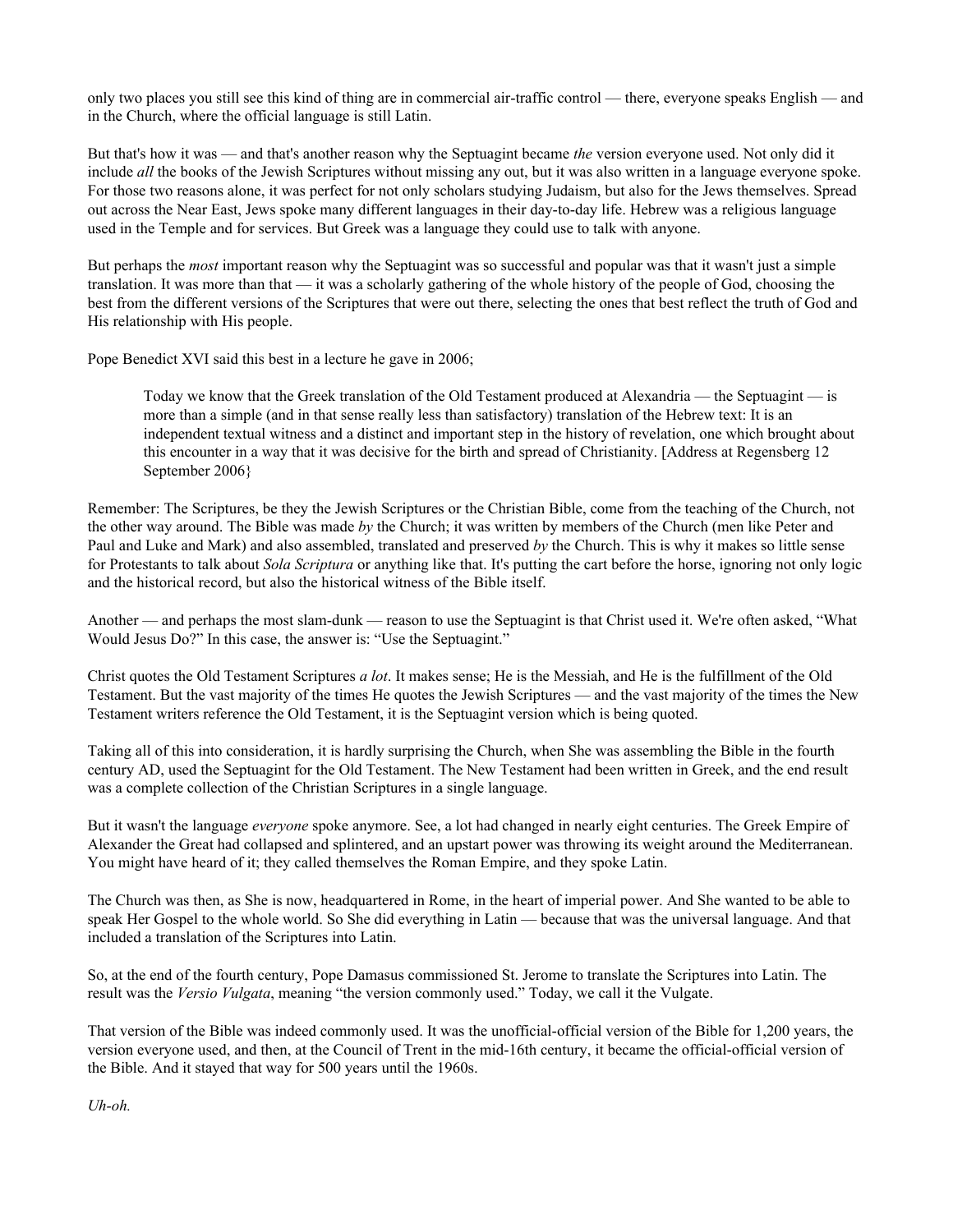In 1965, Bd. Pope Paul VI appointed a commission to revise the Vulgate. His new translation is — and maybe we have to make this *crystal* clear because people will take it the wrong way — unquestionably Catholic. No doubt about it. It contained all the books, and didn't contain anything that contradicted or challenged the Faith.

So, what's the problem with it? *Is* there a problem with it?

Well, it uses the *Hebrew* version of the Old Testament, not the Greek Septuagint. It's translated into Latin from the Hebrew, not into Latin from the Greek. Really, translating from Hebrew rather than Greek isn't the issue. The problem — if it can be called that — is that it didn't use the Septuagint.

Remember, the Septuagint wasn't just any old translation. It was a comprehensive compilation of scriptural and theological study which most perfectly reflected the teaching of the Old Testament pointing towards Christ.

Another difference between the Old Vulgate and the New Vulgate — officially called in Latin the *Nova Vulgata* — is the use of *Classical* Latin rather than *Ecclesiastical* Latin.

Ok, now I'm talking about different *kinds* of Latin? Isn't Latin just Latin? Hasn't it been a dead language for a thousand years or more? How can there be different dialects?

Classic Latin is the Latin the Romans spoke. It's associated with the Augustan age — approximately 31 BC to 17 AD. This period was the pinnacle of Roman literature when prose and poetry enriched the empire's cultural and academic life. The influence of the great figures of this period — men like Cicero and Virgil — can still be felt today.

But it wasn't just a language for poets; it was used by educated Roman politicians and lawyers to rule their vast empire. It was intended for speech, and was used to great effect by masters of rhetoric and debate. It has a heavy Greek influence and was seen as a more sophisticated language used by the intellectual elites.

Ecclesiastical Latin differs from Classical Latin in a number of ways. There are some pronunciation differences, but these aren't the things that interest us right now. Ecclesiastical Latin was used from the very earliest days of Christianity, but it was in the early medieval period — between 500 and 700 AD — this form of Latin reached its full maturity.

It is a development of Classical Latin, with a simplified grammar, designed to be most suitable for writings and theological works. It lacks the pagan influence of the Greek-inspired Classical Latin, and is the very best language for doing "Church" Stuff."

Don't just take my word for it — and don't just take the word of some document or Council from before we'd invented the internal combustion engine. Let's take the word of the document which was, ironically enough, the reason Paul VI commissioned the New Vulgate: *Sacrosanctum Concilium*, the Second Vatican Council document on the sacred liturgy;

"The work of revising the psalter ... is to take into account the style of Christian Latin."

That sounds pretty clear, right? At least, even if it isn't explicitly calling for the whole Bible to be in Ecclesiastical Latin, the Council wanted the Psalms in a style which "took into account" Ecclesiastical Latin. And given that Ecclesiastical Latin is a development of Classical Latin, that means it should probably be in Ecclesiastical Latin.

You know I wouldn't have a file on it if it was all hunky-dory.

The Vulgate used Ecclesiastical Latin exclusively, as might be expected. But the New Vulgate uses Classical Latin for the Psalms, and, as I mentioned before, used the Hebrew version of the Old Testament.

Look, I really want to make something clear here. It's not that there is anything "wrong" with the New Vulgate — far from it. It's a *good* translation, a Catholic translation. There is nothing, absolutely *nothing*, in there that challenges Catholic doctrine.

Heck, as a sidebar, there are very few versions of the Bible out there that actually out-and-out challenge or contradict Catholic doctrine, even socalled Protestant versions. If you ignore the notes and commentary some Protestant has scribbled